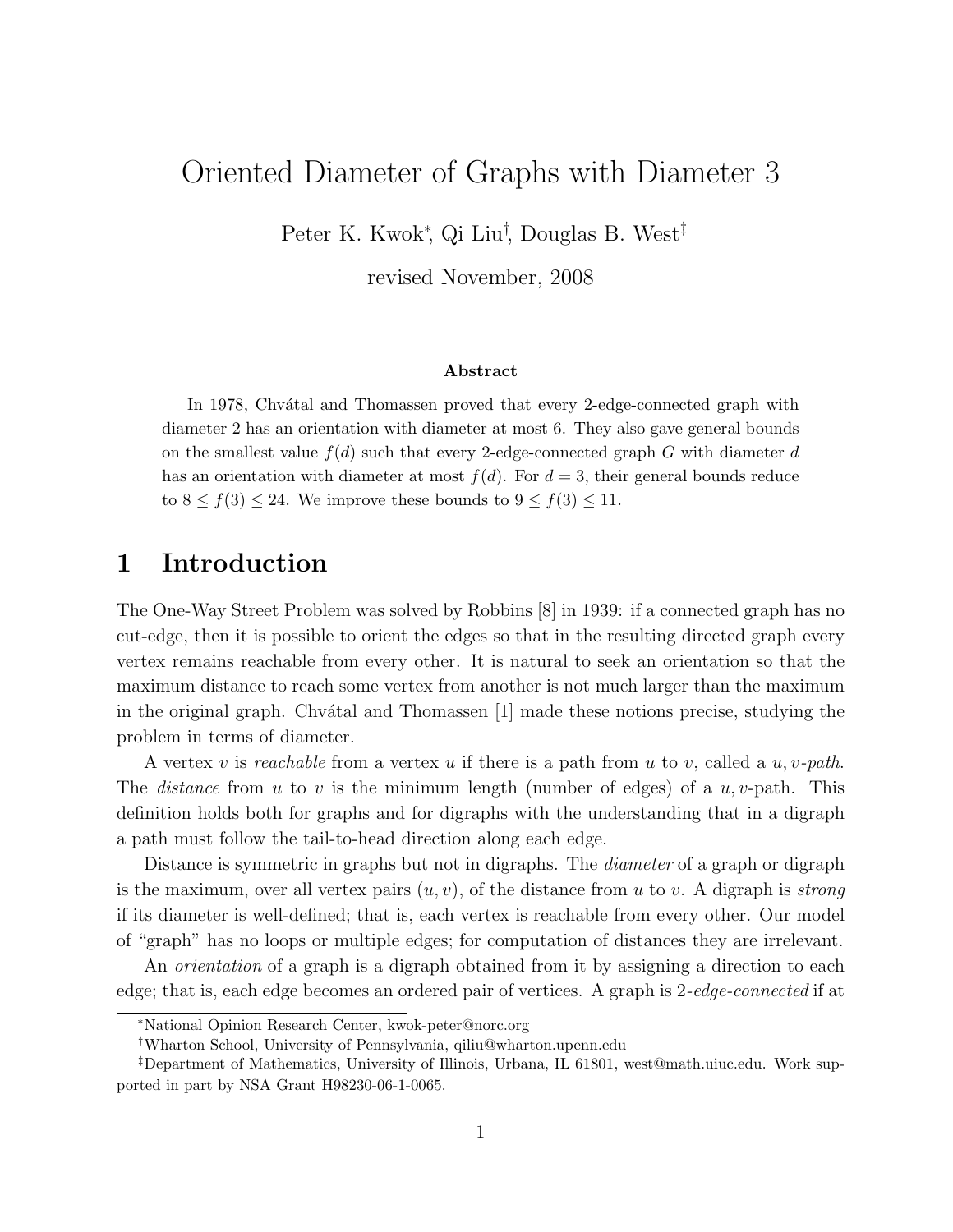least two edges must be deleted to leave a disconnected subgraph; being 2-edge-connected is an obvious necessary condition for the existence of a strong orientation. Robbins [8] proved that this condition is also sufficient. We thus seek orientations with small diameter.

Let  $f(G)$  denote the minimum diameter over all orientations of a graph  $G$ ; this is the oriented diameter of G. Let  $f(d)$  denote the maximum of  $f(G)$  such that G is a 2-edgeconnected graph with diameter d. It is not immediately obvious that  $f(d)$  is finite. In 1978, Chvátal and Thomassen [1] proved that  $\frac{1}{2}d^2 + d \le f(d) \le 2d^2 + 2d$  for  $d \ge 2$ . There seem to have been no improvements in the general bounds. The known exact values are  $f(1) = 3$ and  $f(2) = 6$  [1]. For  $d = 3$ , the general result reduces to  $8 \le f(3) \le 24$ . In this paper, we improve these bounds to  $9 \le f(3) \le 11$ . We also give a slight correction to [1]; their construction for  $f(d) \geq \frac{1}{2}$  $\frac{1}{2}d^2 + d$  is not correct for odd d, but a minor modification fixes it.

Bounds on oriented diameter have also been studied in terms of other parameters and in special classes of graphs. Fomin et al. [2] showed that the oriented diameter is bounded above by  $9\gamma(G)-5$  and by  $k+4$ , where  $\gamma(G)$  is the domination number of G and k is the minimum size of a dominating set that induces a 2-edge-connected subgraph. For asteroidal-triple-free graphs with diameter d, this yields  $f(G) \leq 9d - 5$ , and they improve this upper bound to  $2d+11$ . McCanna [6] and Konig, Krumme, and Lazard [5] studied graphs where the oriented diameter equals the diameter (such as hypercubes and many discrete tori). Other studies of oriented diameter in special classes include [3, 4, 7, 9].

### 2 Lower Bounds

The lower bound on  $f(d)$  in [1] arises from a sequence of graphs. Let  $H_1 = C_3$ , and designate any vertex as the "root". For  $r > 1$ , form  $H_r$  from two disjoint copies of  $H_{r-1}$  by adding a new root adjacent to the two old roots and adding another path joining the old roots through  $2r-2$  additional new vertices. Figure 1 contains two copies of  $H_3$  (plus a 9-cycle); the roots of the copies of  $H_3$  are the central vertices in the picture.



Figure 1: Graph of diameter 7 with oriented diameter 32

Let  $G_r$  consist of two edge-disjoint copies of  $H_r$  with a common root vertex. Chvátal and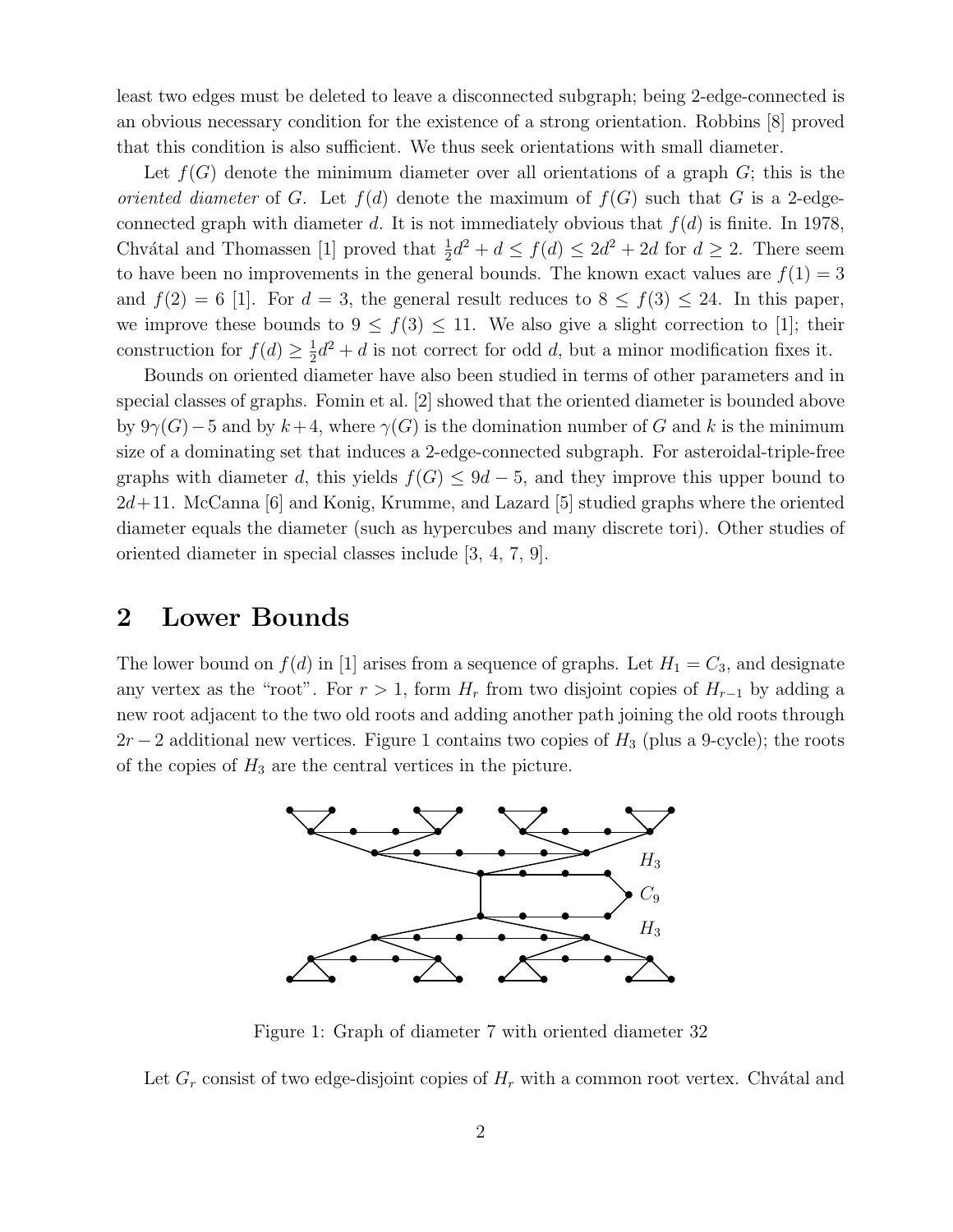Thomassen observed that  $G_r$  has diameter  $2r$  and oriented diameter  $2(r^2 + r)$ , and hence  $f(d) \geq \frac{1}{2}$  $\frac{1}{2}d^2 + d$  when d is even. For odd d, they stated that the graph consisting of copies of  $H_r$  and  $H_{r+1}$  with a common root vertex has diameter  $2r + 1$ , but it has diameter  $2r + 2$ .

Instead, we use two disjoint copies of  $H_r$  plus a cycle of length  $2r + 3$  consisting of the two root vertices plus  $2r + 1$  new vertices, with the root vertices of the copies of  $H_r$  adjacent on the cycle. Figure 1 shows the resulting graph for  $r = 3$ , with diameter 7.

Since each block is a cycle, a strong orientation must orient each block as a directed cycle. From any peripheral vertex in one copy of  $H_r$  to an appropriate peripheral vertex in the other copy, one may be forced to go the long way around a cycle in each level. Hence the distance may be  $(2\sum_{i=1}^{r}2r) + (2r+2)$ . With  $d = 2r+1$ , this equals  $\lceil \frac{1}{2} \rceil$  $\frac{1}{2}d^2$  + d, as desired.

For  $d = 3$ , the resulting lower bound for  $f(3)$  is 8. We improve this by 1.

#### Proposition 2.1  $f(3) \geq 9$ .

**Proof.** Consider a graph G obtained from  $K_4$  by subdividing the three edges incident to one vertex, replacing each with a path of length  $d$ . We prove that G has diameter  $d$  and that every strong orientation has diameter at least 3d. For  $d = 3$ , this yields  $f(3) \geq 9$ .



Figure 2: Subdivision of  $K_4$ 

Let  $D$  be a strong orientation of  $G$ . There can be no source and no sink, so each path joining vertices of degree 3 in  $G$  is a path in  $D$ . Since diameter is unchanged when a strong orientation is reversed, we may assume that the central vertex  $w$  has outdegree 1, with a path of length d to the lower-left vertex x (see Figure 2). There are two cases; x may have outdegree 1 or 2, and in the first case we may choose its outneighbor to be the lower-right vertex y. In each case the remainder of the orientation is forced by avoidance of sources and sinks (and a choice by symmetry for the edge  $zy$  in the second case). In each case the path from the vertex labeled 0 to the vertex labeled 3d is the shortest (the only!) path from its origin to its terminus; it is a spanning path.  $\square$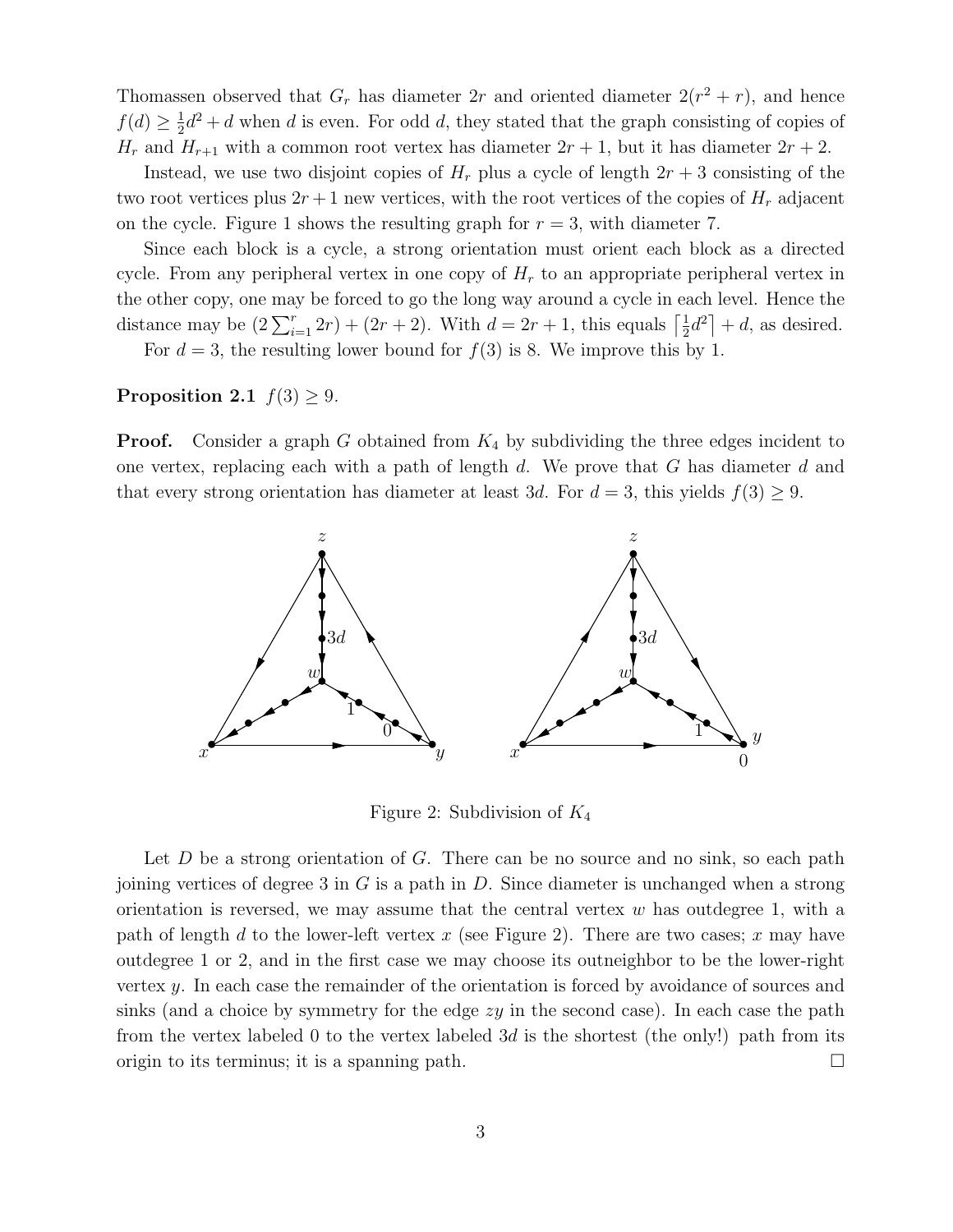Note that  $d = 2$  and  $d = 3$  are the only cases where the construction in Proposition 2.1 improves the lower bound  $\left[\frac{1}{2}\right]$  $\frac{1}{2}d^2$  + d. Plesník [7] showed that for  $d=2$  this construction has the fewest vertices among graphs with diameter 2 and oriented diameter 6.

### 3 Upper Bound: Constructing the Orientation

Henceforth we confine our attention to graphs with diameter 3. We use  $d_G(u, v)$  and  $d_D(u, v)$ to denote the distance from  $u$  to  $v$  in a graph  $G$  or digraph  $D$ .

**Lemma 3.1** (Chvátal–Thomassen [1]) If G is a 2-edge-connected graph such that every edge lies in a cycle of length at most k, then G has an orientation D such that

$$
d_D(u, v) \le [(k-2)2^{\lfloor (k-1)/2 \rfloor} + 1] d_G(u, v)
$$
  
for all  $u, v \in V(D)$ .

Let G be a 2-edge-connected graph of diameter 3. If every edge of G lies in a triangle, then Lemma 3.1 yields  $f(G) \leq 9$ . In proving that  $f(G) \leq 11$ , we may therefore assume that G has an edge uv that lies in no triangle. Our method is to construct an orientation D so that every vertex has a short path to u and a short path from v. If we can make each have length at most 5, then  $d_D(x, y) \le 11$  for all  $x, y \in V(D)$ . In some cases we will have  $d_D(x, u) \geq 6$  or  $d_D(v, y) \geq 6$ , and then we must find a shorter x, y-path directly.

To begin this plan, we define most of the desired orientation  $D$  based on distances to  $u$ and v in G. By  $N(S)$ , we mean the set of all vertices in G having at least one neighbor in S.

**Definition 3.2** Specification of D, part 1. Fix  $uv \in E(G)$ . Let  $S_{j,k} = \{w \in V(G): d_G(w,u)\}$  $= j$  and  $d_G(w, v) = k$ . For  $x \in \{u, v\}$  let  $T_i(x) = \{w \in V(G): d_G(w, x) = i\}$ . With G having diameter 3 and uv lying in no triangle, we have

$$
V(G) = \{u, v\} \cup S_{1,2} \cup S_{2,1} \cup S_{2,2} \cup S_{2,3} \cup S_{3,2} \cup S_{3,3};
$$

these sets correspond to the ellipses in Figure 3. We further partition these sets as follows:

$$
A = S_{1,2} \cap N(T_2(u)) \qquad A^* = S_{1,2} - A
$$
  
\n
$$
B = S_{2,1} \cap N(T_2(v)) \qquad B^* = S_{2,1} - B
$$
  
\n
$$
I = S_{2,3} \cap N(T_3(u) \cup S_{2,2}) \qquad A' = S_{2,3} - I
$$
  
\n
$$
J = S_{3,2} \cap N(T_3(v) \cup S_{2,2}) \qquad B' = S_{3,2} - J
$$
  
\n
$$
X = S_{3,3} \cap (N(I) - N(J)) \qquad Y = S_{3,3} \cap (N(J) - N(I))
$$
  
\n
$$
Z = S_{3,3} \cap N(I) \cap N(J) \qquad C = S_{3,3} - (X \cup Y \cup Z)
$$

Given this partition, we define part of the orientation  $D$ , as shown in Figure 3. Start with  $u \to v$ . For vertex sets R and S, we use the notation  $R \to S$  to mean that all edges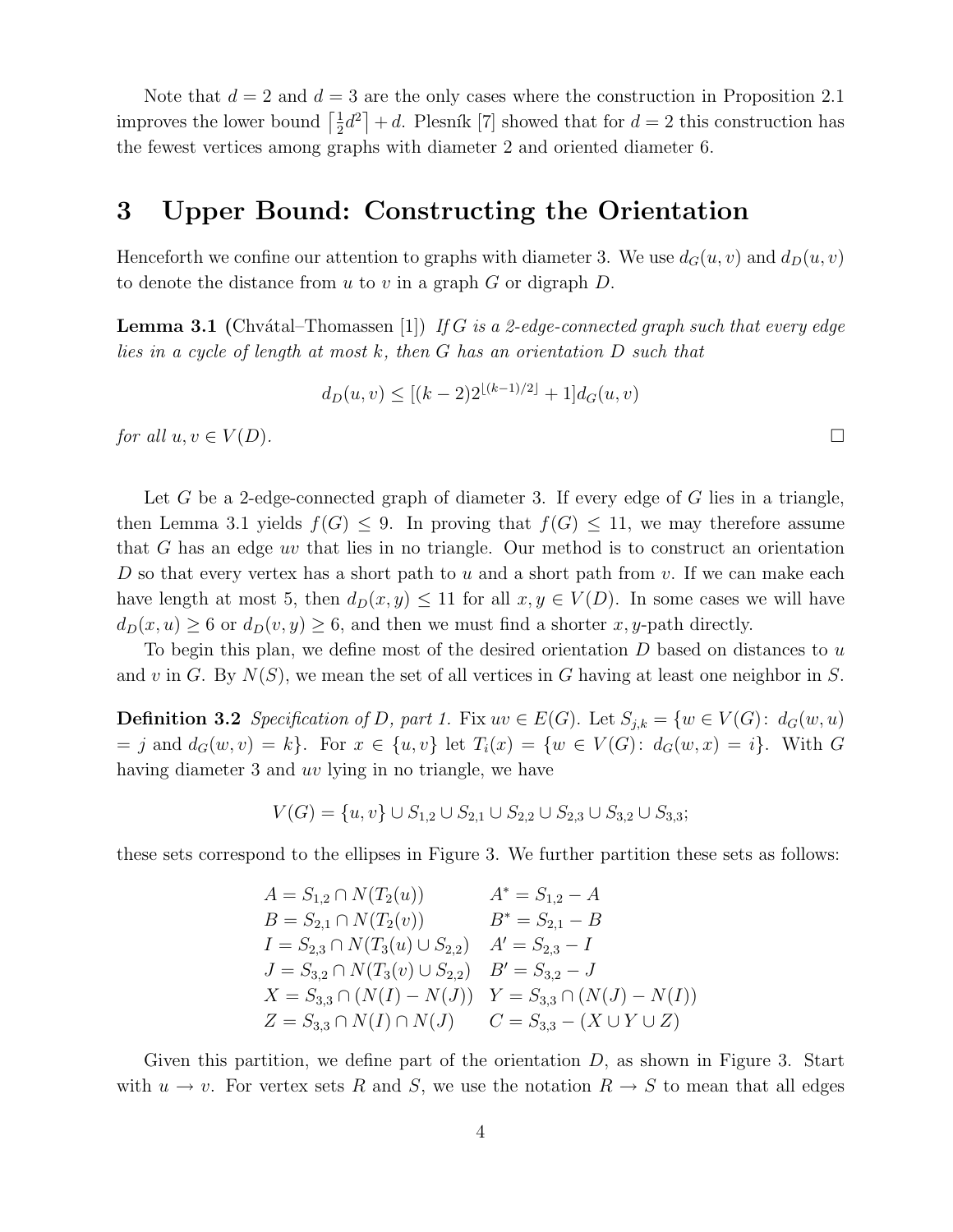with endpoints in R and S are oriented from R to S. Thus for each list below, all edges with endpoints in two successive sets are oriented from the first set to the second.

$$
\{v\} \to B \to S_{2,2} \to A \to \{u\},
$$
  
\n
$$
B \to J \to Y \to S_{2,2} \to X \to I \to A,
$$
  
\n
$$
J \to (Z \cup S_{2,2}) \to I, \qquad B' \to J \to I \to A',
$$
  
\n
$$
A^* \to A, \qquad B \to B^*, \qquad X \to C \to Y.
$$



Figure 3: Vertex partition of G

Before we specify the rest of  $D$ , we pause to observe how the orientations defined so far fit into the plan we have described. Blank spots in the table refer to cases where we have not yet established a sufficiently small bound. Some of these will be handled easily in the next phase of defining the orientation; others will be more problematic and require additional attention.

Lemma 3.3 With G partially oriented as specified in Definition 3.2, upper bounds on the distances of vertices in various sets from v or to u are as listed below. These are distances using only the edges that have been oriented so far.

| for $w \nvert$ in       |  |   | ◡       | $D_{2,2}$ |          | – |  | R' | $\Lambda^*$ | $D*$ |
|-------------------------|--|---|---------|-----------|----------|---|--|----|-------------|------|
| $d_D(w, u)$             |  | ∸ |         |           | $\Omega$ | ບ |  |    |             |      |
| $d_D(v, w)$<br>$\equiv$ |  |   | 61<br>↵ |           |          | ບ |  |    |             |      |

**Proof.** Consider first the vertex sets in Figure 3. Note that  $T_1(u) = S_{1,2} \cup \{v\}$ , since uv is in no triangle and  $|d_G(w, v) - d_G(w, u)| \leq 1$ . Similarly,  $T_1(v) = S_{2,1} \cup \{u\}$ . The vertices with distance 2 from  $\{u, v\}$  are those in  $S_{2,3} \cup S_{2,2} \cup S_{3,2}$ , and the remaining vertices are in  $S_{3,3}$ .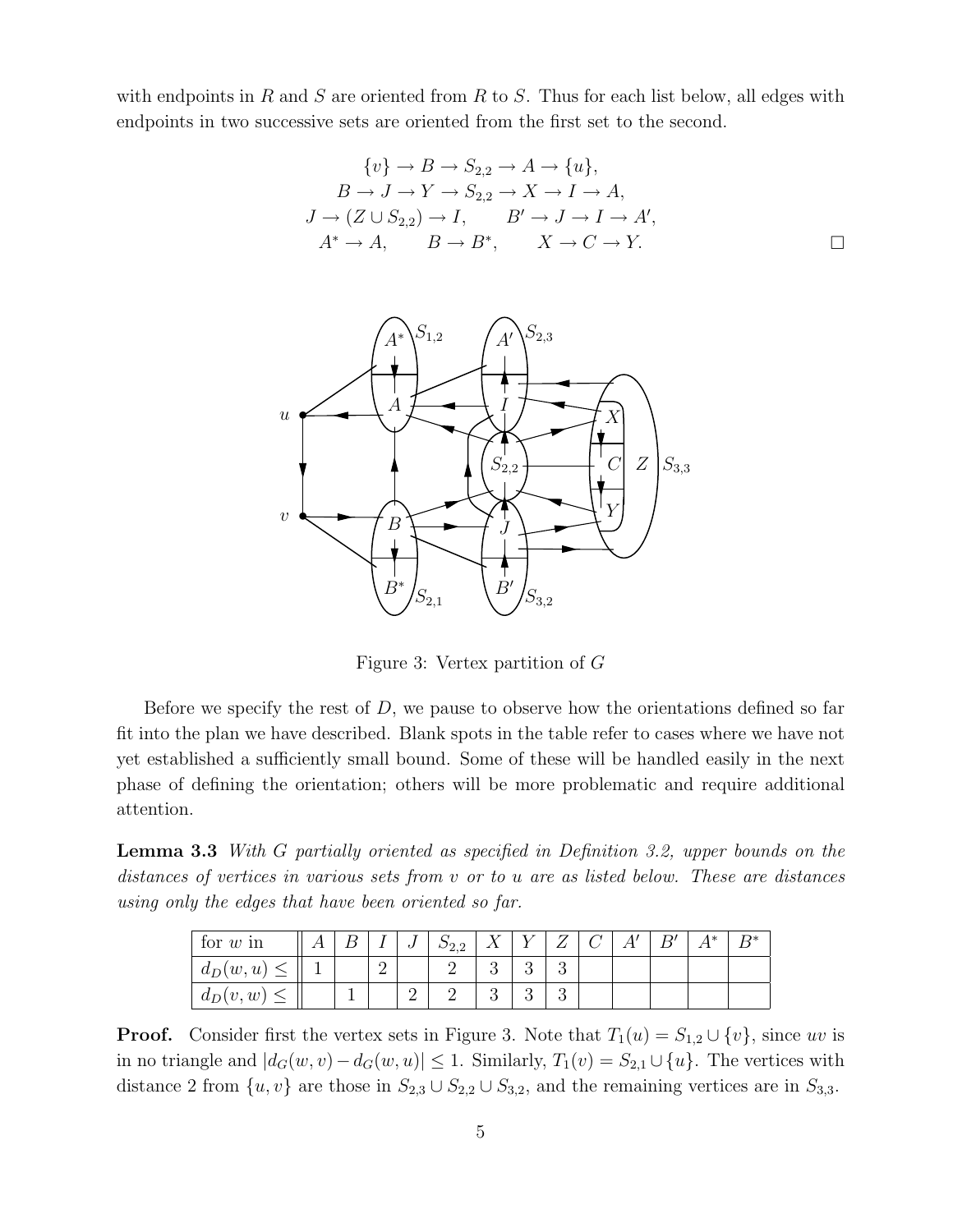By definition,  $S_{1,2} \subseteq N(u)$  and  $S_{2,1} \subseteq N(v)$ . Vertices of  $A^*$  have no neighbors in  $T_2(u)$ , but every vertex of  $T_2(u) - S_{2,1}$  has a common neighbor with u, and hence  $S_{2,3} \cup S_{2,2} \subseteq N(A)$ . Similarly,  $S_{2,2} \cup S_{3,2} \subseteq N(B)$ .

For  $w \in S_{3,3}$ , we have  $d_G(w, u) = d_G(w, v) = 3$ , and hence w has a neighbor both in  $S_{2,3} \cup S_{2,2}$  and in  $S_{2,2} \cup S_{3,2}$ . By construction, none of those neighbors are in  $A' \cup B'$ . Based on whether w has neighbors in I and/or J, we put w into X, Y, Z, or C. Thus to have neighbors in both  $T_2(u)$  and  $T_2(v)$ , each vertex of  $X \cup Y \cup C$  must have a neighbor in  $S_{2,2}$ .

If vertices  $x$  and  $y$  lie in distinct ellipses in Figure 3, and no edge is drawn joining the two sets that contain them, then x and y are nonadjacent in  $G$ ; this follows from the distance requirements and from the definitions of the sets.

The edges drawn in Figure 3 do not generally indicate complete bipartite subgraphs; they merely specify the orientation of whichever edges occur joining the sets at the head and tail. In particular, Figure 3 has ten more "vertical" arrows that we have not explained. Pairs of vertices in the relevant sets need not be adjacent and need not be nonadjacent; the distance conditions in  $G$  are satisfied by the edges we have already oriented. We orient any such edge that is present as shown. Edges joining distinct regions within  $S_{3,3}$  may be oriented arbitrarily, except as indicated from  $X$  to  $C$  and from  $C$  to  $Y$ .

There remain five undirected edges in Figure 3; we use the next lemma to orient some of the edges they represent. The idea of the lemma comes from [1]. The edges will be oriented to bound  $d_D(w, u)$  by 2 for  $w \in A^*$ , by 3 for  $w \in A'$ , and by 4 for  $w \in C$ . Similarly, we will have  $d_D(v, w)$  bounded by 2 for for  $w \in B^*$ , by 3 for  $w \in B'$ , and by 4 for  $w \in C$ . The difficult cases that require additional care will be getting to u from the lower sets  $B, B^*, J, B'$ and from v to the upper sets  $A, A^*, I, A'$ . Not all of these will be achievable in distance at most 5, and hence in some cases from vertices of one set to another we will need to find a more direct route.

Given vertex sets S and S' in a graph, we use  $[S, S']$  to denote the set of edges having endpoints in  $S$  and  $S'$ . A graph is *nontrivial* if it has at least one edge.

**Lemma 3.4** In a graph H, let S and S' be disjoint vertex sets such that  $S' \subseteq N_H(S)$ . If the induced subgraph  $H[S']$  is connected and nontrivial, then there is an orientation  $F$  of  $H[S'] \cup [S, S']$  such that  $d_F(S, w) \leq 2$  and  $d_F(w, S) \leq 2$  for every  $w \in S'$ .

**Proof.** Let T be a spanning tree of  $H[S']$ . Let P and Q be the partite sets of T as a bipartite graph. Orient each edge of T from its endpoint in P to its endpoint in  $Q$ . Each vertex x in P has a neighbor in S; orient some such edge toward x. Each vertex y in Q has a neighbor in S; orient some such edge away from y. Now each edge of T lies on a path or cycle of length 3 departing from and returning to  $S$ . Since each vertex of  $S'$  belongs to such an edge, the conclusion follows.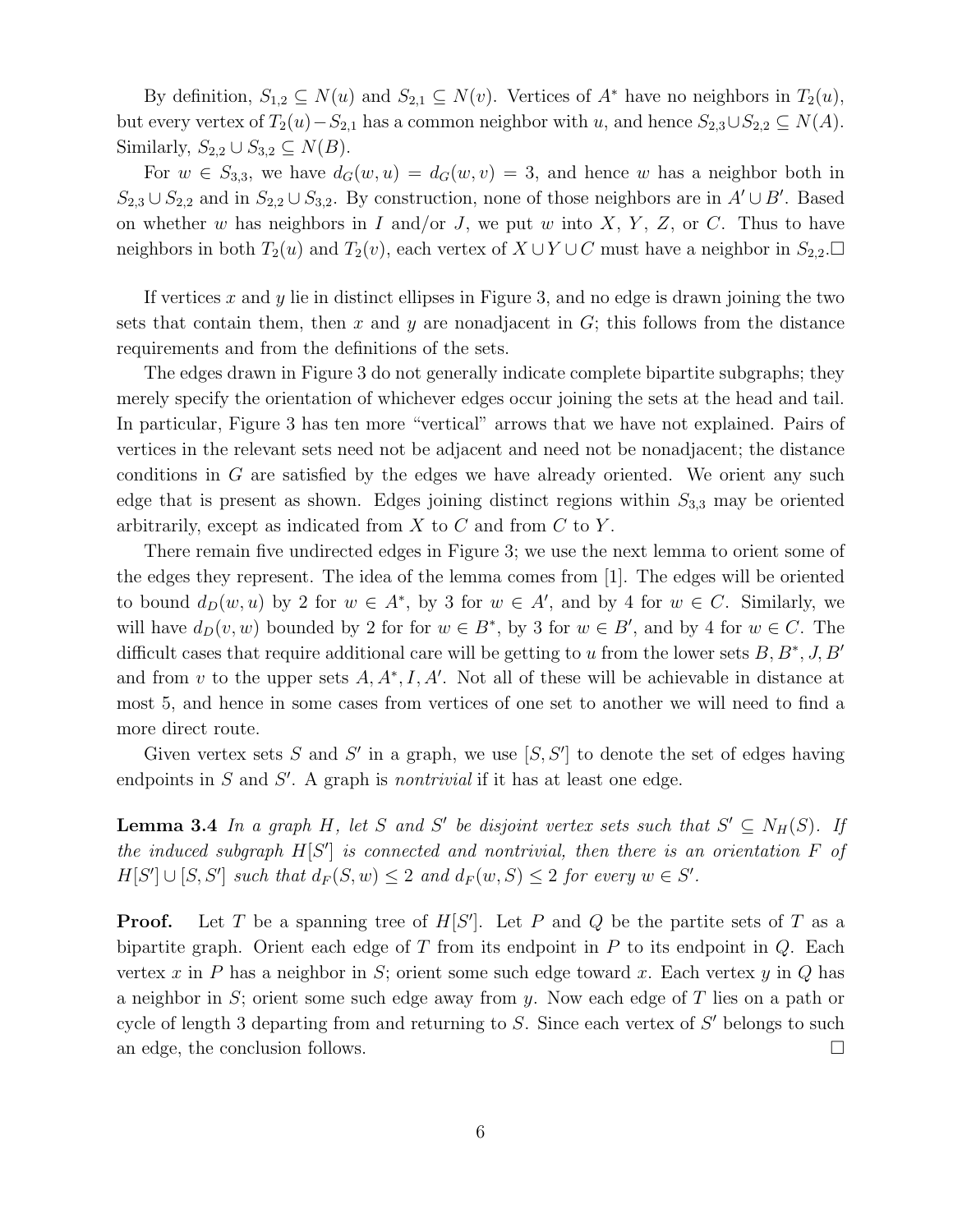Definition 3.5 Specification of D, part 2. Call the orientation produced in Lemma 3.4 a short orientation for  $H[S']$  relative to S. For vertices of  $A^*, B^*, A', B'$ , and C, the parent set is  $\{u\}$ ,  $\{v\}$ , A, B, or  $S_{2,2}$ , respectively. Let  $S' = A^* \cup B^* \cup A' \cup B' \cup C$ . For each nontrivial component H of  $G[S']$ , use in D a short orientation for H relative to its parent set. Also orient  $[C, Z]$  arbitrarily.

It remains to consider isolated vertices in  $G[S']$ ; let w be such a vertex. Since G is 2edge-connected, w has at least two neighbors in  $G$ . Distance requirements give w at least one neighbor in its parent set. For  $w \in A^*$ , orient uw from u to w; already the other incident edges are oriented toward A. Similarly, for  $w \in B^*$ , orient wv from w to v. For  $w \in A'$ , orient  $[w, A]$  so that w has exactly one successor, and this successor is in A; we postpone to Definition 3.7 the choice of the successor vertex in A. Similarly, for  $w \in B'$ , orient  $[w, B]$  so that w has exactly one predecessor, which is in B. For  $w \in C$ , orient at least one edge of  $[S_{2,2}, w]$  in each direction, unless it has only one edge, in which case orient it to form a path of length 2 with another edge incident to w.

**Lemma 3.6** If  $w \in A^* \cup B^* \cup A' \cup B'$ , and S is the parent set of w, then  $d_D(S, w) \leq 2$  and  $d_D(w, S) \leq 2$ , except that when w is an isolated vertex of  $G[A']$  or  $G[B']$ , it may fail that  $d(A, w) \leq 2$  or  $d(w, B) \leq 2$ .

**Proof.** For vertices not isolated in  $G[A^* \cup B^* \cup A' \cup B']$ , Lemma 3.4 applies. Otherwise, the orientation produced by the last part of Definition 3.5 gives the specified vertex a successor or predecessor in the desired set, except for the case excluded.

As indicated earlier, we seek short paths to u and from v for every vertex w. If  $|B'| > |A'|$ , then we can reverse all of D and interchange the roles of u and v to reduce to the case where  $|A'| \geq |B'|$ ; hence we may assume that  $|A'| \geq |B'|$ . There are three main cases depending on whether neither, one, or both of these sets are empty. The case where  $A' \neq \emptyset$  and  $B' = \emptyset$ requires a modification of  $D$  and further specification of  $D$  within  $A$ . We pause to complete the definition of D before beginning our analysis of distances.

#### Definition 3.7 Specification of D, part 3. We define further subsets of A and B.

Vertices of  $B$  seek neighbors in sets close to  $u$  to form short paths to  $u$  in  $D$ . Let  $B_4 = B \cap N(A)$ . Let  $B_3 = B \cap N(A \cup S_{2,2})$ . Let  $B_2 = B \cap N(A \cup S_{2,2} \cup J)$ . Let  $B_1 = B - B_2$ . For an edge xy with  $x \in B_i$  and  $y \in B_j$ , orient  $x \to y$  if  $i < j$ .

Similarly, let  $A_4 = A \cap N(B)$ ,  $A_3 = A \cap N(B \cup S_{2,2})$ ,  $A_2 = A \cap N(B \cup S_{2,2} \cup I)$ , and  $A_1 = A - A_2$ . For an edge xy with  $x \in A_i$  and  $y \in A_j$ , orient  $y \to x$  if  $i < j$ .

We have postponed choosing the unique successor (in  $A$ ) for a vertex  $y$  in  $A'$  that is isolated in  $G[A']$ . Let it be in  $A_i$  for the least possible index *i*; furthermore, let the successor be in  $A_1 - N(A_2)$  if y has any neighbor there (in preference to  $A_1 \cap N(A_2)$ ). Make the analogous choice of unique predecessor (in  $B$ ) for any vertex of  $B'$  that is isolated in  $G[B']$ .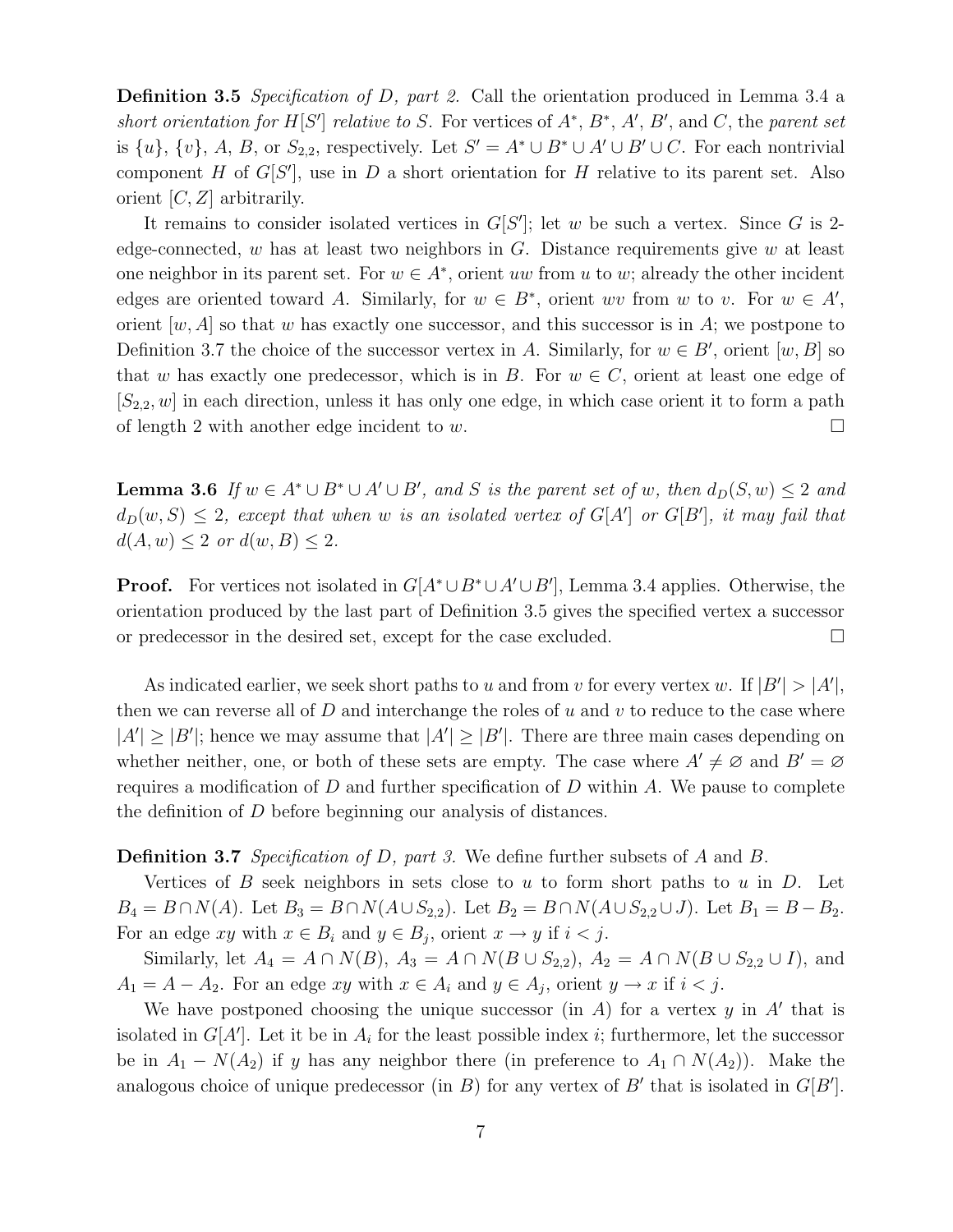For two special types of vertices in  $A_1 - N(A_2)$ , we change the orientation of some incident edges. Consider  $w \in A_1 - N(A_2)$ . If all neighbors of w in A' lie in nontrivial components of  $G[A']$ , then orient all edges of  $[w, A']$  toward w. If every edge of  $[w, A']$  points toward A' (at this point this means that some successor of w in A' is an isolated vertex in  $G[A'],$ then reverse the orientation of wu to point toward w, and reverse each u, w-path through an isolated vertex of  $G[A^*]$  so that it now travels from w to u. (These reversals are not needed until Lemma 4.8, and we will not need an analogous reversal step for vertices in  $B$ .)

All edges not yet specified are oriented arbitrarily.

## 4 Upper Bound: Distance Analysis

In this section, we prove that the diameter of the orientation  $D$  defined in the preceding section is at most 11: that is,  $d_D(x, y) \le 11$  for all  $x, y \in V(D)$ . The key vertices are u and v. We first use them to show that vertices of  $A^* \cup B^*$  cause no trouble. Note that A and B are nonempty in all cases, since otherwise uv is a cut-edge. To see the arguments clearly, refer to Figure 3.

**Lemma 4.1** If  $x \in A^*$ ,  $y \in B^*$ , and  $w \in V(D)$ , then

$$
d_D(w, x) \le d_D(w, u) + 2, \qquad d_D(y, w) \le d_D(v, w) + 2, \n d_D(x, w) \le d_D(u, w) + 2, \qquad d_D(w, y) \le d_D(w, v) + 2.
$$

**Proof.** This follows from the triangle inequality and Lemma 3.6.

The simplest entries in the next table were already explained in Lemma 3.3 for motivation.

**Lemma 4.2** Distances in D to u or from v are bounded as in the table below. Furthermore, equality in the large values for I and J require the vertex to have no neighbor in  $S_{2,2}$  or in the other member of  $\{I, J\}$ .

| for $w \nvert$ in | $\mathcal{A}$<br>- 4 | <u>.</u> | ◡ | $\omega_{2,2}$ | ∡⊾ |               |        |  |   | ı * | D* |
|-------------------|----------------------|----------|---|----------------|----|---------------|--------|--|---|-----|----|
| $d_D(w, u)$       |                      | ↵        |   |                | ◡  | $\Omega$<br>◡ | റ<br>ಀ |  |   |     |    |
| $d_D(v, w)$       | ◡                    |          |   |                | ◡  | $\Omega$<br>◡ | ಀ      |  | ັ |     |    |

**Proof.** The distance classes in Definition 3.2 yield the smaller values in columns up to Z.

When  $w \in J$ , the partition of  $S_{3,2}$  implies that  $N(w)$  intersects  $I \cup S_{2,2} \cup S_{3,3}$ , and hence  $d_D(w, u) \leq 4$ , with equality only when w has no neighbor in  $I \cup S_{2,2}$ . Similarly,  $d_D(v, w) \leq 4$ when  $w \in I$ , with equality only when w has no neighbor in  $J \cup S_{2,2}$ .

Similarly, a vertex  $w \in B_2$  has a neighbor in  $A \cup S_{2,2} \cup J$ . Prepending w to a path from such a neighbor yields  $d_D(w, u) \leq 5$ , with equality only when w has no neighbor in  $A \cup S_{2,2}$ . The analogous statement holds for  $w \in A_2$ .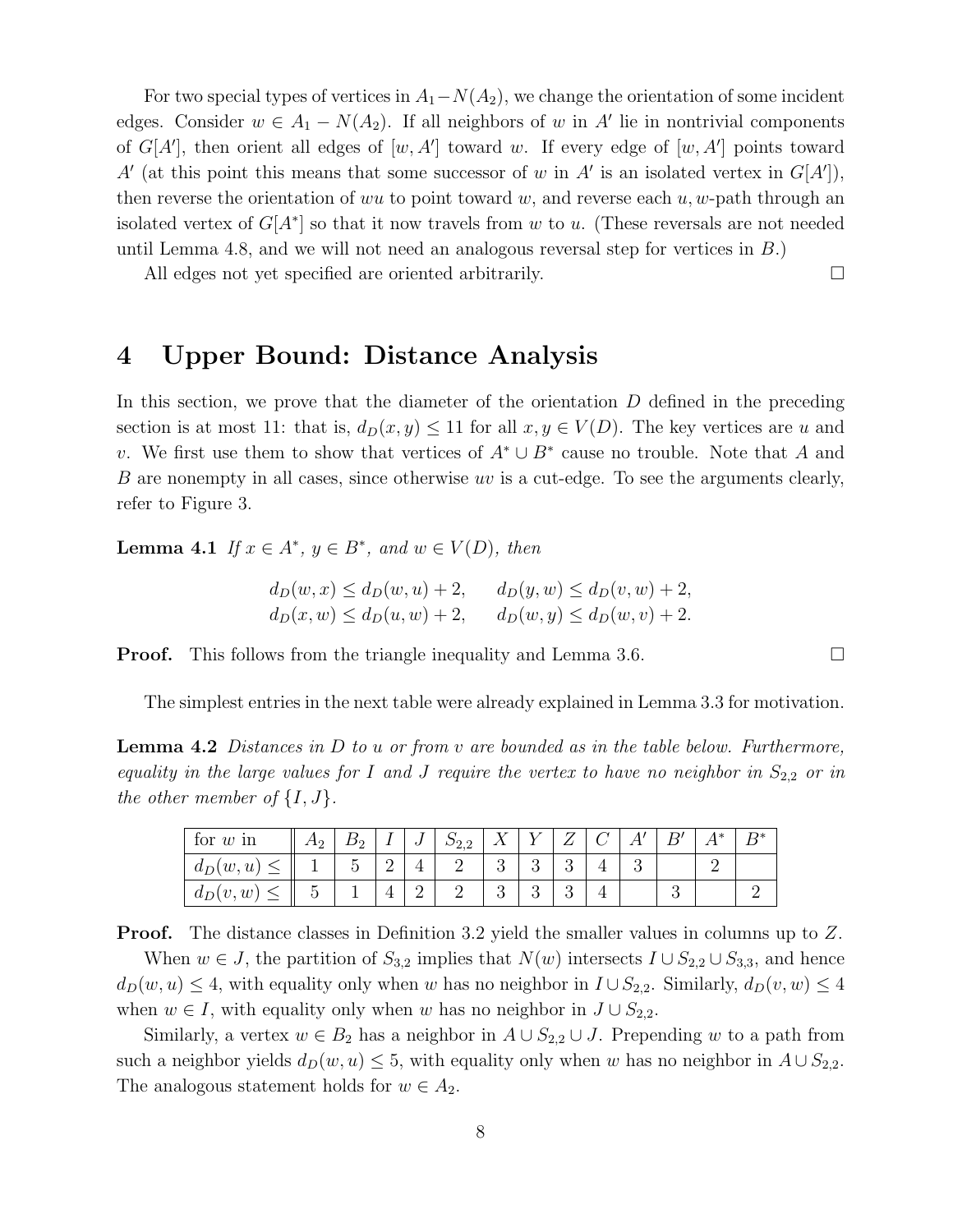The values in the last five columns use Lemma 3.6 for nonisolated vertices of  $G/C\cup A' \cup$  $B' \cup A^* \cup B^*$ . Also every isolated vertex of  $G[A']$  has a successor in A, and every isolated vertex of  $G[B']$  has a successor in B.

Other bounds require certain sets to be nonempty.

**Lemma 4.3** If  $A' \neq \emptyset$ , then  $d_D(w, u) \leq 4$  for all  $w \in B$  (with equality only when w has no neighbor in  $A\cup S_{2,2}$ ); also  $d_D(w',u) \leq 6$  for all  $w' \in B'$ , and  $d_D(v,u) \leq 5$  (with equality only when both [B, A] and  $S_{2,2}$  are empty). Similarly, if  $B' \neq \emptyset$ , then  $d_D(v, w) \leq 4$  for all  $w \in A$ (with equality only when w has no neighbor in  $B \cup S_{2,2}$ ), and  $d_D(v, w') \leq 6$  for all  $w' \in A'$ .

**Proof.** Consider  $w \in B$ . If w has a neighbor in  $A \cup S_{2,2}$ , then  $d_D(w, u) \leq 3$  (Definition 3.7) prevents arriving in A at a vertex of  $A_1$ ). Hence we may assume that any path P of length at most 3 from w to A' in G starts along an edge to  $J \cup B$ ; let x be the neighbor of w on P.

If  $x \in J$ , then reaching A' in two more steps requires P to next visit I. The first two edges of P now form a path in D from w, and appending two more edges yields  $d_D(w, u) \leq 4$ .

If  $x \in B$ , then reaching A' in two more steps requires x to have a neighbor in A, so  $x \in B_4$ . Since  $w \notin B_4$ , the edge  $wx$  is oriented toward x, by Definition 3.7. Now the first two edges of P form a path in D from w to A, and appending one edge yields  $d_D(w, u) \leq 3$ .

For  $w' \in B'$ , if there exists  $w \in B$  such that  $d_D(w', w) \leq 2$ , then  $d_D(w, u) \leq 4$  yields  $d_D(w', u) \leq 6$ . Such a vertex w fails to exist only when w' is isolated in  $G[B']$  and has only one neighbor in B, a predecessor. Then w' has a successor in J and  $d_D(w', u) \leq 5$ .

Prepending v to a path from B to u yields  $d_D(v, u) \leq 5$ . Equality requires  $d_D(w, u) = 4$ for all  $w \in B$ , which requires both  $[B, A]$  and  $S_{2,2}$  to be empty.

An argument symmetric to this proves the statements for  $B' \neq \emptyset$ .

**Lemma 4.4** If A' and B' are nonempty, then upper bounds on  $d_D(w, u)$  and  $d_D(v, w)$  are as listed below. Furthermore, the large values for  $A^*$  and  $B^*$  can hold with equality only when  $[B, A]$  and  $S_{2,2}$  are empty.

| for $w \nvert$ in |  |   | ◡ | 22.2<br>∼ |               |               |   |   |   | 1∗ | D* |
|-------------------|--|---|---|-----------|---------------|---------------|---|---|---|----|----|
| $d_D(w, u)$       |  | ∸ |   |           | $\Omega$<br>◡ | റ<br>◡        | ◡ | Ŧ |   |    |    |
| $d_D(v, w)$       |  |   |   |           | $\Omega$<br>◡ | $\Omega$<br>◡ | ◡ |   | ಀ |    |    |

**Proof.** Note first that  $A_1 = \emptyset$  when  $B' \neq \emptyset$ , since  $d_G(x, y) \geq 4$  when  $x \in A_1$  and  $y \in B'$ . Hence wu is oriented toward u for all  $w \in A$ .

The values from Lemma 4.2 are valid whether  $A'$  and  $B'$  are empty or not.

The large values for  $A^*$  and  $B^*$  follow from Lemmas 4.1 and 4.3, using  $d_D(v, u) \leq 5$ . The large values for  $A$ ,  $B$ ,  $A'$ , and  $B'$  follow from Lemma 4.3.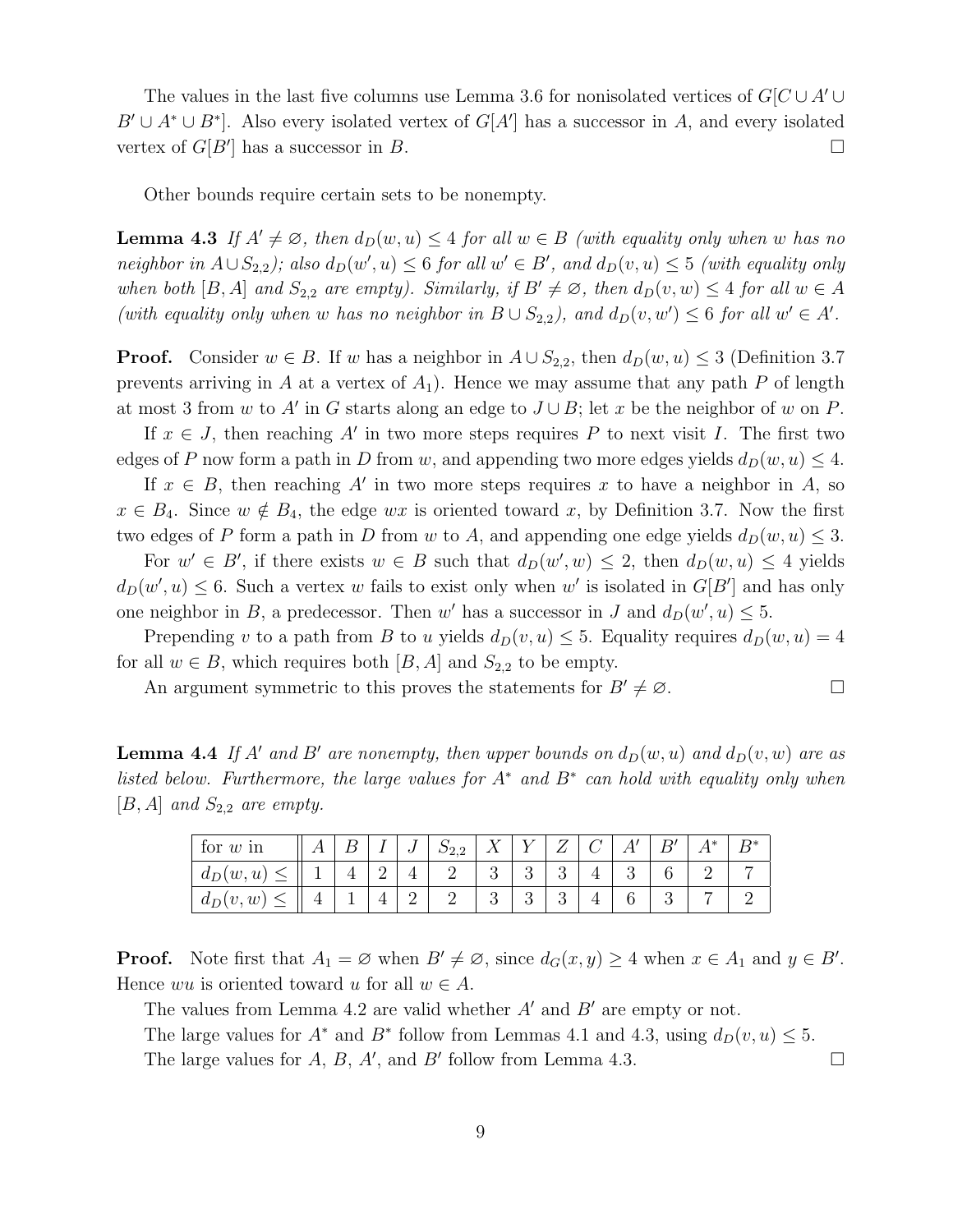**Lemma 4.5** If A' and B' are nonempty, then  $f(G) \leq 11$ .

**Proof.** Consider  $x, y \in V(D)$ . By Lemmas 4.1 and 4.4,  $d_D(x, y) \leq 9$  when x or y is in  $A^* \cup B^*$ . Hence we may assume  $x, y \notin A^* \cup B^*$ .

The triangle inequality yields  $d_D(x, y) \leq d_D(x, u) + 1 + d_D(v, y)$ . By Lemma 4.4, this bound is at most 11 except when  $x \in B'$  and  $y \in A'$  with  $\max\{d_D(x, u), d_D(v, y)\} = 6$  and  $\min\{d_D(x, u), d_D(v, y)\}\geq 5$ . We argue that then there is a shorter x, y-path in D.

By symmetry, we may assume that  $d_D(x, u) = 6$ . By Lemma 4.4, x has no successor in  $J \cup B$ , and hence x is a source in a nontrivial component of  $D[B']$ . Its sinks have successors in B, so we may choose  $z \in B$  with  $d_D(x, z) = 2$ . Now  $d_D(x, u) = 6$  requires  $d_D(z, u) = 4$ , and hence z has no neighbor in A or  $S_{2,2}$ , by Lemma 4.3. Furthermore, z has no neighbor in B that has a neighbor in A; by Definition 3.7 this again would yield  $d_D(z, u) \leq 3$ .

Now, let P be a z, y-path in G with length 3, with vertices  $z, a, b, y$  in order. We have argued that  $a \notin A \cup S_{2,2}$  and that  $b \notin A$ . Therefore,  $a \in J$  and  $b \in I$ . Since  $[I, A']$  is oriented toward A', we conclude that P is a path in D, and hence  $d_D(x, y) \leq 5$ .

We have shown that  $d_D(x, y) \leq 5$  if  $\max\{d_D(x, u), d_D(v, y)\} = 6$ . On the other hand, if both are at most 5, then  $d_D(x, y) \le 11$ , as desired.

The second case is even easier.

**Lemma 4.6** If  $A' = B' = \emptyset$ , then  $f(G) \le 11$ .

**Proof.** Since  $A' = \emptyset$ , we have  $A_2 = A$ , and all of  $[A, u]$  is oriented toward u. If  $w \in B$ , then by definition w has a neighbor in  $A\cup S_{2,2}\cup J$ . If  $N(w)$  intersects  $A\cup S_{2,2}$ , then  $d_D(w, u) \leq 3$ . If w has a neighbor x in J, then x has a neighbor in  $I \cup S_{2,2} \cup S_{3,3}$ , and  $d_D(w, u) \leq 5$ . We obtain

| for $w \nvert$ in |   | ┻ | ಀ | $D_{2,2}$ |   |   | 1* | $\Gamma$ |
|-------------------|---|---|---|-----------|---|---|----|----------|
| $d_D(w, u)$       |   | ↵ |   |           |   | ບ |    |          |
| $d_D(v, w)$       | ◡ |   | ≃ |           | ◡ | ಲ |    |          |

By Lemma 4.1,  $d_D(x,y) \leq 9$  when x or y is in  $A^* \cup B^*$ . Hence we may assume that  $x, y \notin A^* \cup B^*$ . The table above now combines with  $d_D(x, y) \leq d_D(x, u) + d_D(u, v) + d_D(v, y)$ to prove that  $d_D(x, y) \le 11$  for all  $x, y \in V(D)$ .

The most difficult case is  $A' \neq \emptyset$  and  $B' = \emptyset$ . We need several lemmas. The first establishes short paths in D for special vertices under special technical conditions.

**Lemma 4.7** If  $y \in A'$ , and all edges of  $[A_2 \cup N(A_2), y]$  are oriented toward y except possibly one edge yw with  $w \in A$ , then  $d_D(v, y) \leq 5$ .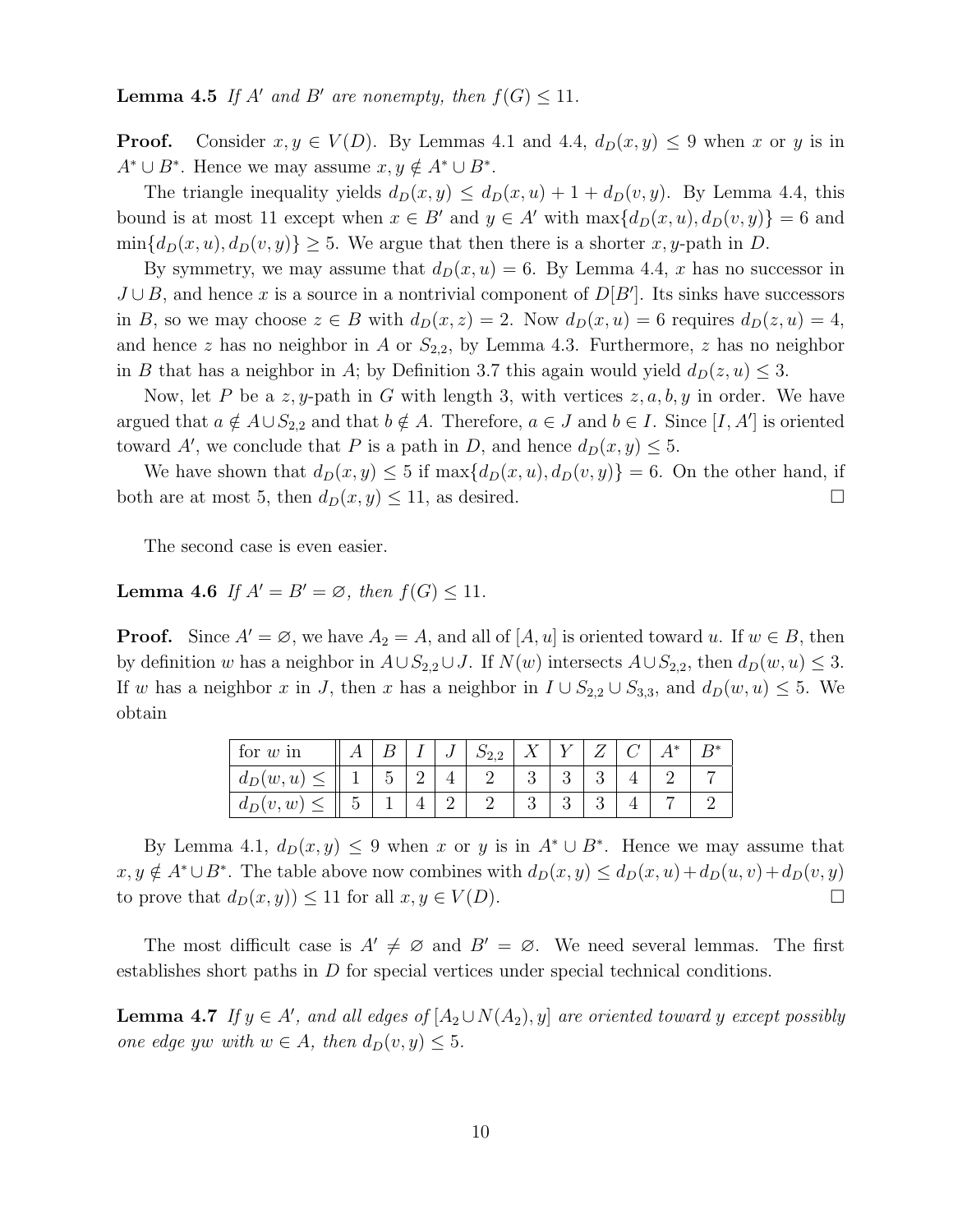**Proof.** Note that  $A_2 \cup N(A_2)$  contains I. Thus we are considering all edges joining y to A ∪ I except those with endpoints in  $A_1 - N(A_2)$ . Note first that there is at least one such edge; otherwise, y cannot reach any vertex of B in three steps in  $G$ .

In all cases, we find a short v, y-path in G that is also a path in D. Any neighbor of y in I is a predecessor of y, and then  $d_D(v, y) \leq 5$ , since  $d_D(v, x) \leq 4$  for all  $x \in I$ . Hence we may assume that  $N(y) \subseteq A \cup A'$ .

Choose  $z \in B$ , and let P be a shortest  $z, y$ -path in G. Since P has length at most 3 and z cannot reach  $A' \cup (A_1 - N(A_2))$  in two steps, P must reach y via an edge from  $A_2 \cup N(A_2)$ . If P is oriented as a path in D, then  $d_D(v, y) \leq 4$ . By Definition 3.7, P is a path in D unless the last edge in  $P$  is  $wy$ . Suppose that this is so.

If y is an isolated vertex in  $G[A']$ , then y has another neighbor x in A, and the choice of the unique successor of y via Definition 3.7 ensures that there is a path from  $B$  to  $y$  through x that is no longer than P; hence again  $d_D(v, y) \leq 4$ .

If y is a source vertex in a nontrivial component of  $D[A']$ , then the last edge of P cannot be directed away from y, and  $d_D(v, y) \leq 4$ . If y is a sink vertex in such a component, then we append an edge to a path reaching any predecessor in that component to obtain  $d_D(v, y) \leq 5.$ 

Let  $A_0$  be the set of vertices in  $A_1 - N(A_2)$  such that the edge uw points toward w (Definition 3.7). These are the vertices of  $A_1 - N(A_2)$  having no predecessors in A'. As we have observed, each vertex of  $A_0$  has a successor that is an isolated vertex in  $G[A']$ .

**Lemma 4.8** If  $A' \neq \emptyset = B'$ , then  $d_D(v, y) \leq 6$  for  $y \in A'$  and  $d_D(v, w) \leq 7$  for  $w \in A$ , with equality for the latter only when  $w \in A_1 - N(A_2)$  and all neighbors of w in A' are sinks in nontrivial components of  $D[A']$ .

**Proof.** Note that  $A = A_2 \cup A_1$ . When  $A' \neq \emptyset$ , diameter 3 for G yields  $B_1 = \emptyset$ , so  $B_2 = B$ .

If R is a nontrivial component of  $D[A']$ , then Lemma 4.7 applies whenever y is a source vertex of R. Thus  $d_D(v, y) \leq 5$  when y is a source vertex of R, and  $d_D(v, y) \leq 6$  when y is a sink vertex of R. If y is isolated in  $G[A']$ , then by construction y has exactly one successor, which lies in A. Now Lemma 4.7 yields  $d_D(v, y) \leq 5$ .

Now consider  $w \in A$ . If  $w \in A_2$ , then  $d_D(v, w) \leq 5$ , by Lemma 4.2. If  $w \in A_1 \cap N(A_2)$ , then the orientation of all edges of  $[A_2, A_1]$  toward  $A_1$  yields  $d_D(v, w) \leq 6$ . If  $w \in A_0$ , then  $d_D(v, u) \leq 5$  yields  $d_D(v, w) \leq 6$ . Hence we may assume that  $w \in A_1 - N(A_2)$  and w is a successor of some vertex y in A'. By the cases considered above, we have  $d_D(v, w) \leq 6$ unless all neighbors of w in A' are in nontrivial components of  $G[A']$ . For such a vertex w, Definition 3.7 orients all edges of  $[A', w]$  toward w, so we have  $d_D(v, w) \leq 7$ , with equality only if all neighbors of w are sink vertices of nontrivial components in  $D[A']$ .  $\Box$ 

**Theorem 4.9** If G is a graph with diameter 3, then  $f(G) \leq 11$ .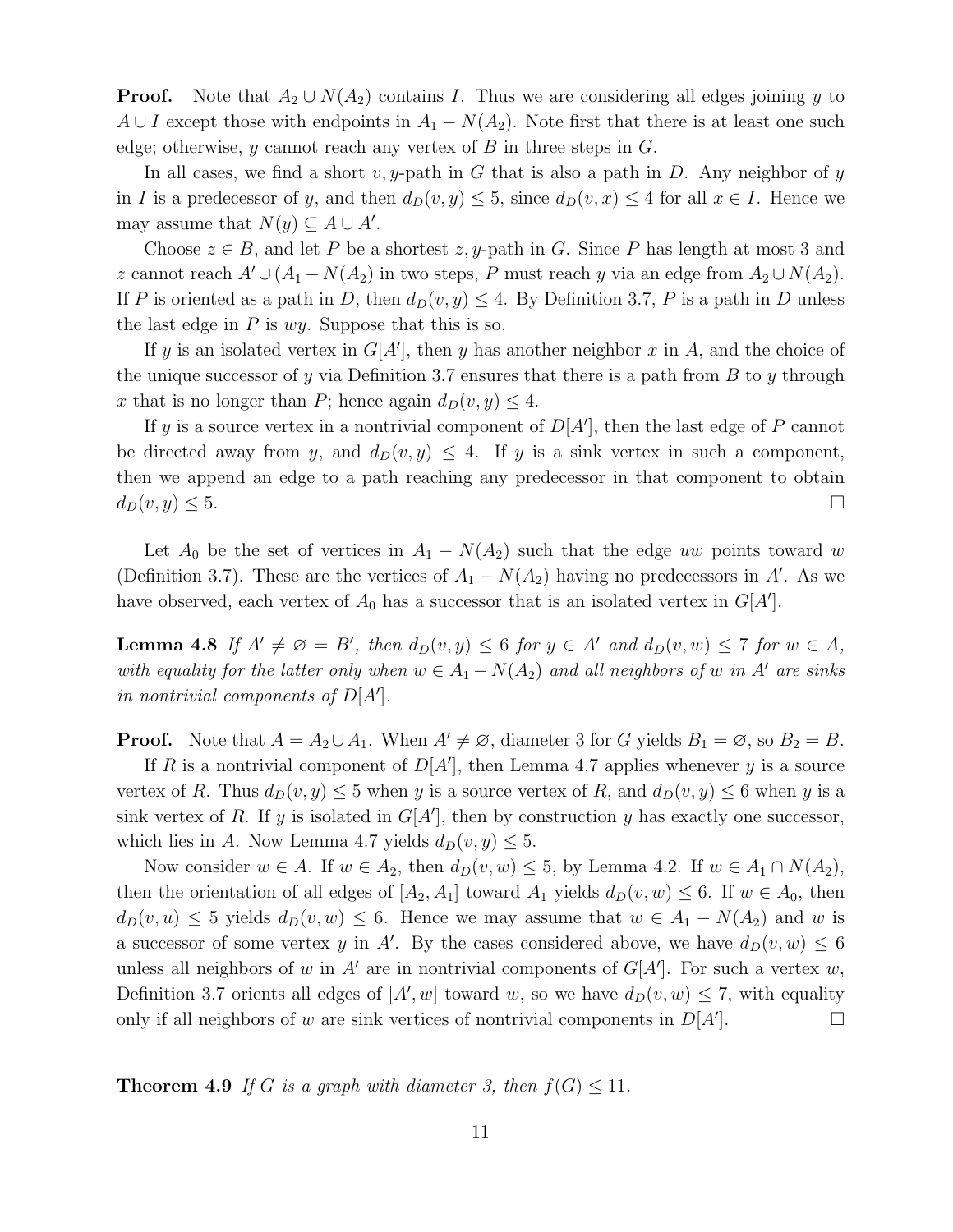**Proof.** Lemmas 4.5 and 4.6 handle the cases where  $A'$  or  $B'$  are both empty or both nonempty. Since we applied symmetry to assume that  $|A'| \geq |B'|$  before defining D, the remaining case is  $A' \neq \emptyset$  and  $B' = \emptyset$ .

We must consider  $d_D(w, u)$  for  $w \in A_0$  (this set is empty when  $B' \neq \emptyset$ ). Such a vertex w has a successor x in  $A^* \cup A'$ . If  $x \in A'$ , then by Definition 3.7 x is isolated in  $G[A']$  and has a successor in  $A - A_0$ . Hence  $d_D(w, u) \leq 3$ .

Note also that all edges from  $A$  to  $u$  used in forming short paths to  $u$  did not use vertices of  $A_0$ , so the reversal of wu in Definition 3.7 did not damage any needed short paths.

The preceding lemmas now yield the following table:

| for $w \nvert$ in |   |   | ┻ | ಀ | D22<br>4.4 |   |   |   |  | $\ast$ | $D*$ |
|-------------------|---|---|---|---|------------|---|---|---|--|--------|------|
| $d_D(w, u)$       | ◡ | ± |   |   |            |   | ບ | ບ |  |        |      |
| $d_D(v, w)$       |   |   |   |   |            | ◡ | ಲ | ບ |  |        |      |

By Lemma 4.1,  $d_D(x, y) \leq 10$  when x or y is in  $A^* \cup B^*$ . Hence we may assume  $x, y \notin$  $A^* \cup B^*$ . The table above now combines with  $d_D(x, w) \leq d_D(x, u) + 1 + d_D(v, w)$  to prove that  $d_D(x, w) \le 11$  except when  $x \in B \cup J \cup C$  with  $d_D(x, u) = 4$  and  $w \in A$  with  $d_D(v, w) = 7$ . Consider such  $x$  and  $w$ .

As discussed in Lemma 4.8, all neighbors of  $w$  in  $A'$  are sinks in nontrivial components of  $D[A']$ . Also, w has no neighbor in  $A_2$ . If  $x \in C \cup J$  with  $d_D(x, u) = 4$ , then x has no neighbor in I, so  $d_G(x, w) \geq 4$ . Hence  $x \notin C \cup J$ .

If  $x \in B$  with  $d_D(x, u) = 4$ , then x has no neighbor in  $A \cup S_{2,2}$ , In this case, let y be a neighbor of w in A'. As remarked earlier, y has no neighbor in I. Let P be an  $x, y$ -path of length 3 in G, with vertices x, b, a, y in order. If  $b \in J$  and  $a \in I$ , then we obtain a short x, w-path in D. Hence  $b \in B$  and  $a \in A$ , with ay directed toward a. Now  $d_D(x, u) \leq 3$ . Hence if there exist w such that  $d_D(v, w) = 7$ , then  $d_D(x, u) \leq 3$  for all  $x \in V(G) - B^*$ .  $\Box$ 

## References

- [1] V. Chvátal and C. Thomassen, Distances in orientations of graphs, J. Combin. Theory B 24 (1978), 61–75.
- [2] F. V. Fomin, M. Matamala, E. Prisner, and I. Rapaport, AT-free graphs: linear bounds for the oriented diameter, Discrete Appl. Math. 141 (2004), 135–148.
- [3] K. M. Koh and B. P. Tan, The minimum diameter of orientations of complete multipartite graphs, Graphs Combin. 12 (1996), 333–339.
- [4] K. M. Koh and E. G. Tay, Optimal orientations of products of paths and cycles, Discrete Appl. Math. 78 (1997), 163–174.